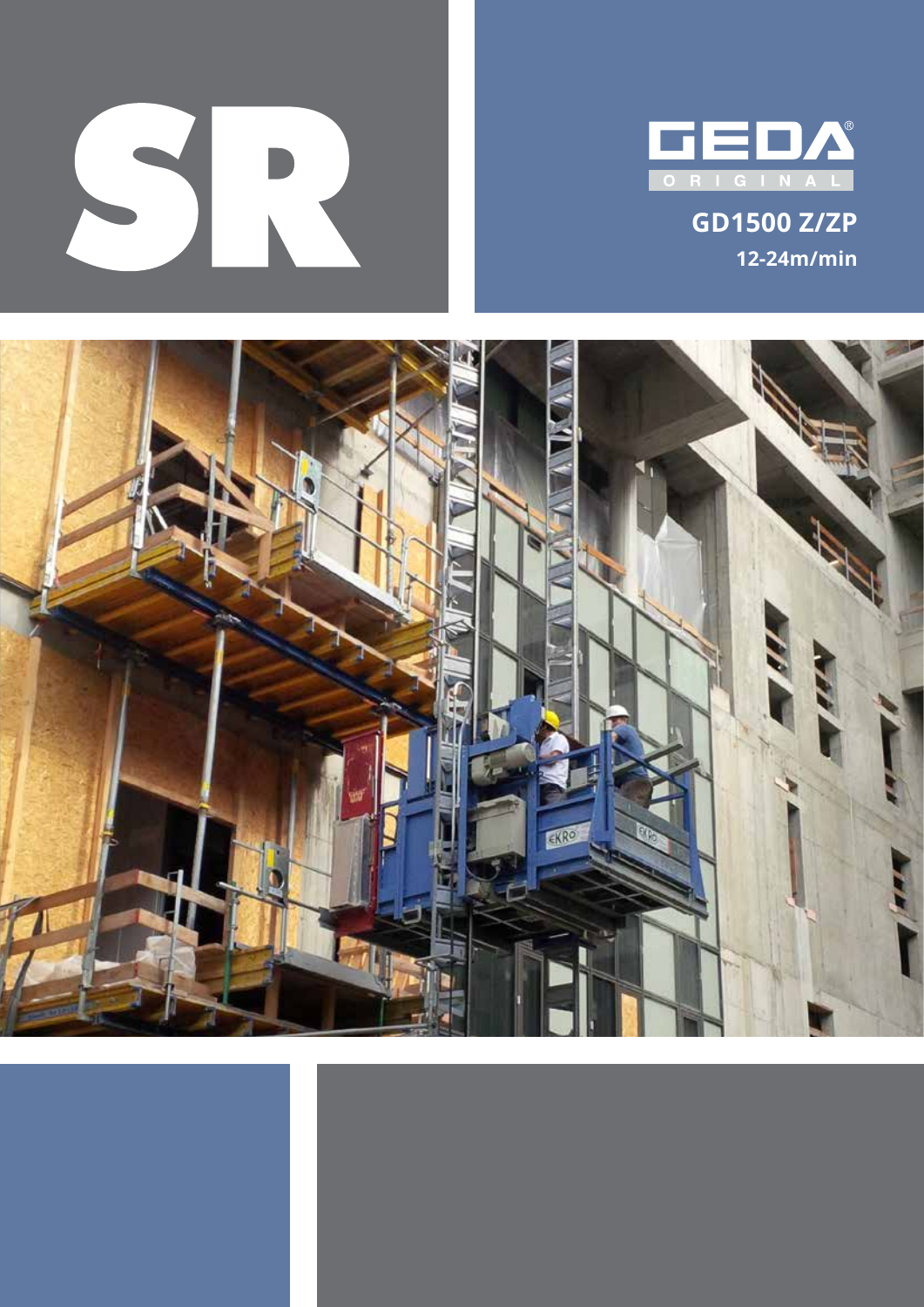

**Galvanization and powder** 

The use of pre-galvanized sheet metal guarantees high corrosion protection.

**coating/lacquer**

### **V2A (Stainless steel)**

The high chromium and nickel content of V2A ensures high resistance to oxidising metals making it corrosion-resistant.

In cathodic dip-paint coating the workpiece is immersed in a dip and coated with a very fine primer using electric current. A powder coating is then applied. The main benefits are the optimum coating of cavities, a high level of quality and cost-effectiveness.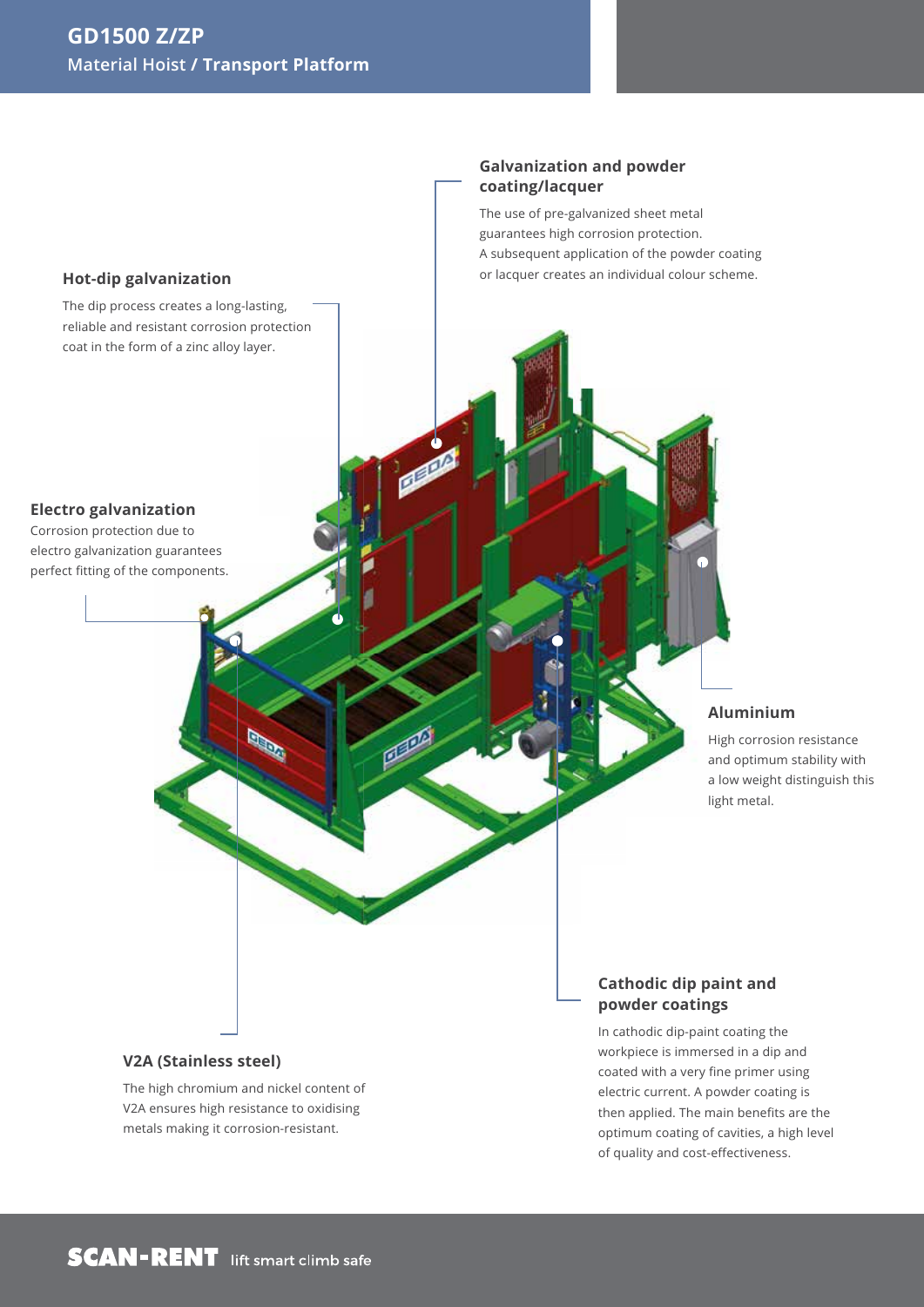